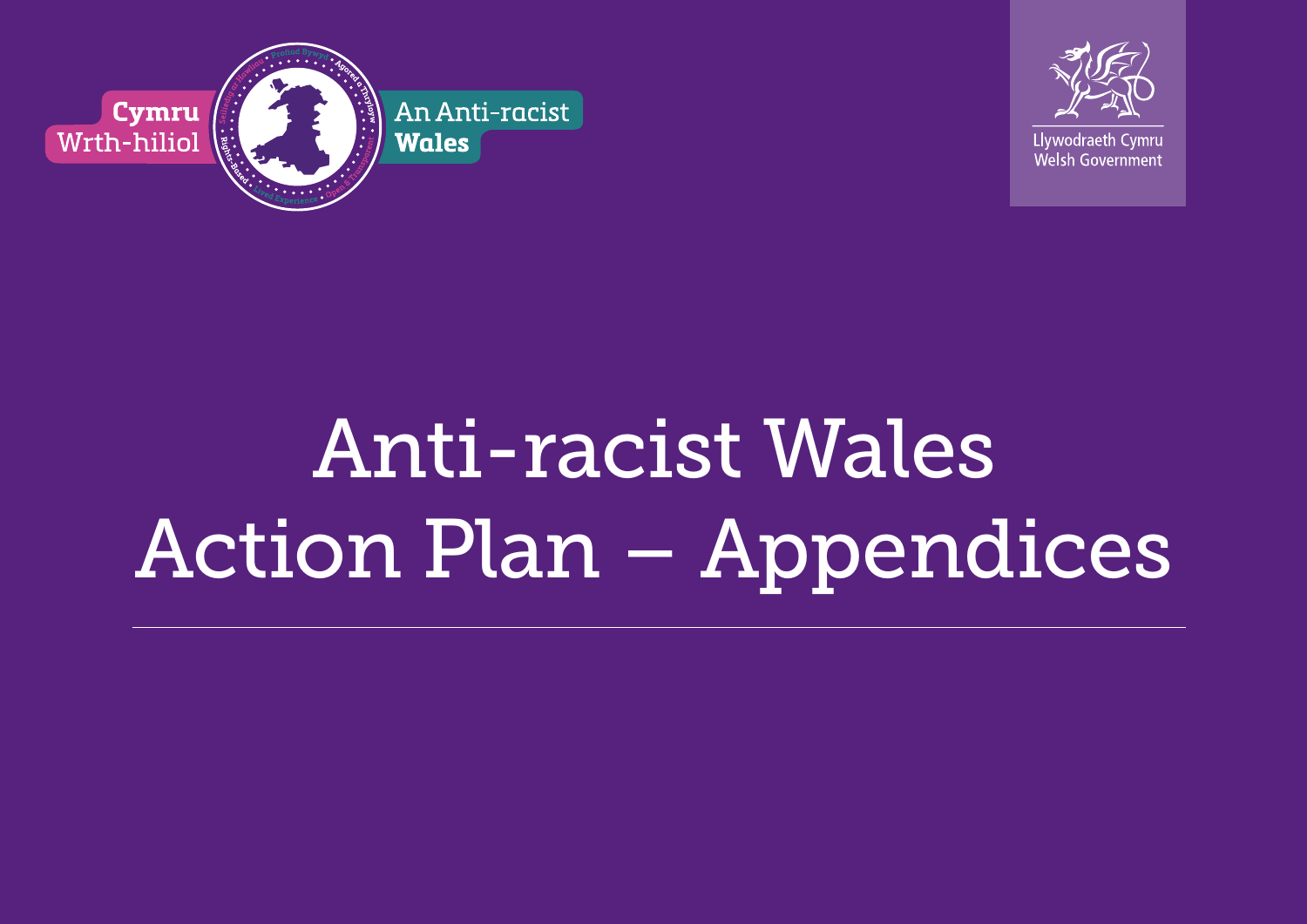## Appendix 1: Steering Group members

We are deeply grateful to all the Steering Group members who have guide, enabled and acted as critical friends to finish this Plan.

The following members have been able to agree to have their names published. We equally value the work of those who for different reasons, need to stay anonymous.

The co-chairs are Professor Emmanuel Ogbonna and Dr Andrew Goodall.

#### Members:

- Amanda Hill-Dixon, Wales Centre for Public Policy
- Anna Skeels, Wales Centre for Public Policy
- Daniel Hurford, Welsh Local Government Association
- Emma Wools, Criminal Justice in Wales Steering Group and Race Equality Delivery Group
- Gaynor Legall, Statues and Monuments Audit working group
- Ginger Wiegand, Equality and Human Rights **Commission**
- Gurmit Singh Randhawa, Faith Communities Forum
- Helal Uddin, Ethnic Minorities Youth Support Team Wales
- Judge Ray Singh, COVID-19 Black, Asian and Minority Ethnic Health Advisory Group
- Lloyd Williams, Ethnic Minorities Youth Support Team Wales
- Maria Constanza Mesa, Women Connect First
- Professor Keshav Singhal, COVID-19 Risk Assessment Subgroup
- Professor Meena Upadhyaya, Non-Executive Director, Welsh Government
- Professor Robert Moore, North Wales Regional Equality Network
- Professor Tracy Myhill, NHS Wales
- Professor Uzo Iwobi OBE, Race Council Cymru and former Specialist Policy Advisor to Welsh Government
- Professor Pushpinder S Mangat, NHS Wales
- Rajvi Glasbrook, Communities, Contributions and Cynefin: Black, Asian and Minority Ethnic experiences and the new curriculum Working Group
- Rocio Cifuentes, Ethnic Minorities Youth Support Team Wales
- Shavanah Taj, Wales TUC
- Tamsin Ramasut, Mela Cymru
- Trudy Aspinwall, Travelling Ahead Project, TGP Cymru
- Wales Race Forum
- Welsh Government Minority Ethnic Support Network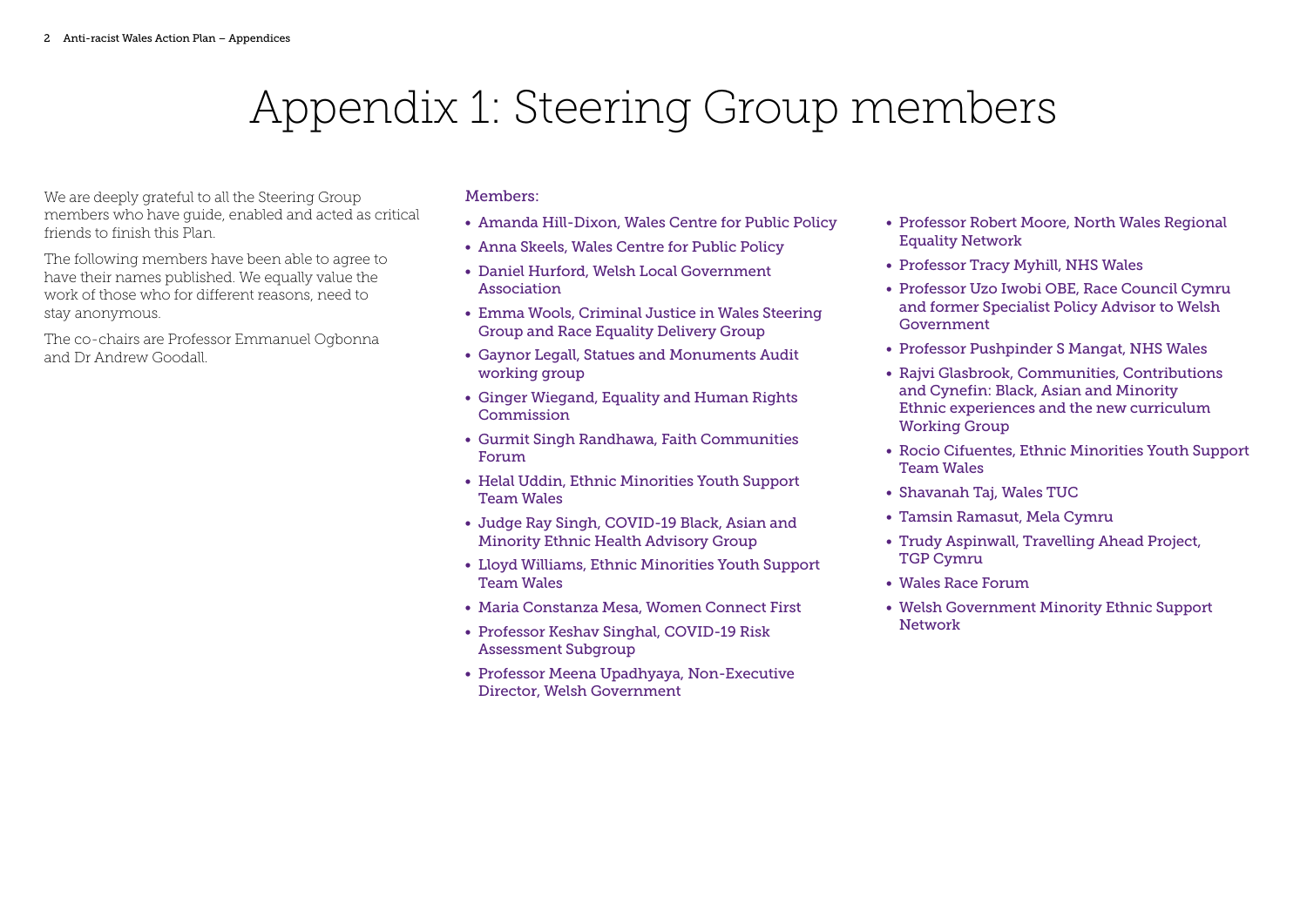# Appendix 2: Community Mentors

We had the skills, lived experiences and support of 17 Community Mentors who supported different policy officials from the Welsh Government. We are very grateful to all of them for their dedication and expertise.

The following mentors have been able to agree to have their names published. We equally value the work of those who for different reasons, need to stay anonymous.

- Aisha Ali
- Cindy Ikie
- Daljit Nijjer
- Helal Uddin
- Indu Deglurkar
- Jacquline Alcinder
- Jan Birch
- Juhela Rahman-Daultrey
- Michelle Alexis
- Mohid Khan
- Saadia Abubakar
- Star Moyo
- Tom Tom Hendry
- Yaina Samuels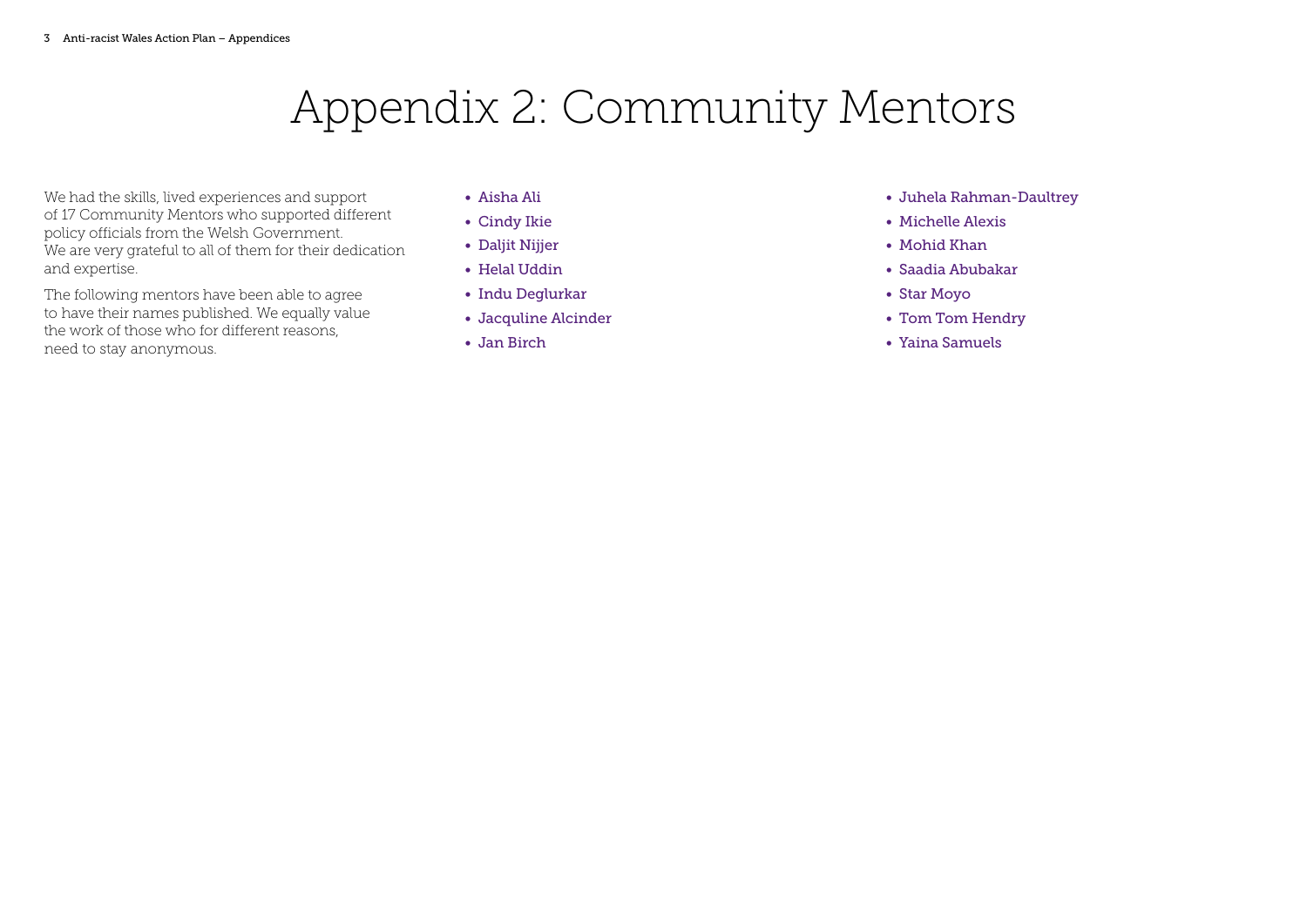# Appendix 3: Community groups pre and during consultation

We are also grateful to many groups and organisations who delivered insightful reports on their communities' experiences, either through the Community Grant work, or by sending in their reports, hosting events and participating in the consultation. They include the following:

- Action for Art
- Antur Teifi
- Avant Cymru
- Black, Asian and Minority Ethnic mental Health Support
- Black Lives Matter Wales and Race Council Cymru
- Butetown Community Centre Association
- Cardiff University Centre for Islamic Studies and Muslim Council of Wales
- Children in Wales
- Diverse Cymru
- Ethnic Minority Women in Welsh Healthcare
- Henna Foundation
- Hindu Association Wales
- Horn Development Association
- Hyatt Womens Trust
- KIRAN
- Mudiad Meithrin
- National Black, Asian and Minority Ethnic Youth Forum
- Neath Port Talbot BME Association
- North Wales Africa Society
- North Wales Regional Equality Network (NWREN)
- Opinion 8
- Race Council Cymru:
	- Cardiff Region
	- North Wales Region
	- Newport Region
	- Swansea Region
	- West Wales Region
- South Riverside Centre and Bevan Foundation
- Sub-Sahara Advisory Panel
- Tros Gynnal Plant Cymru
- The Polish School
- The Privilege Café
- The Romani Cultural and Arts Company
- Welsh Refugee Council
- Women Connect First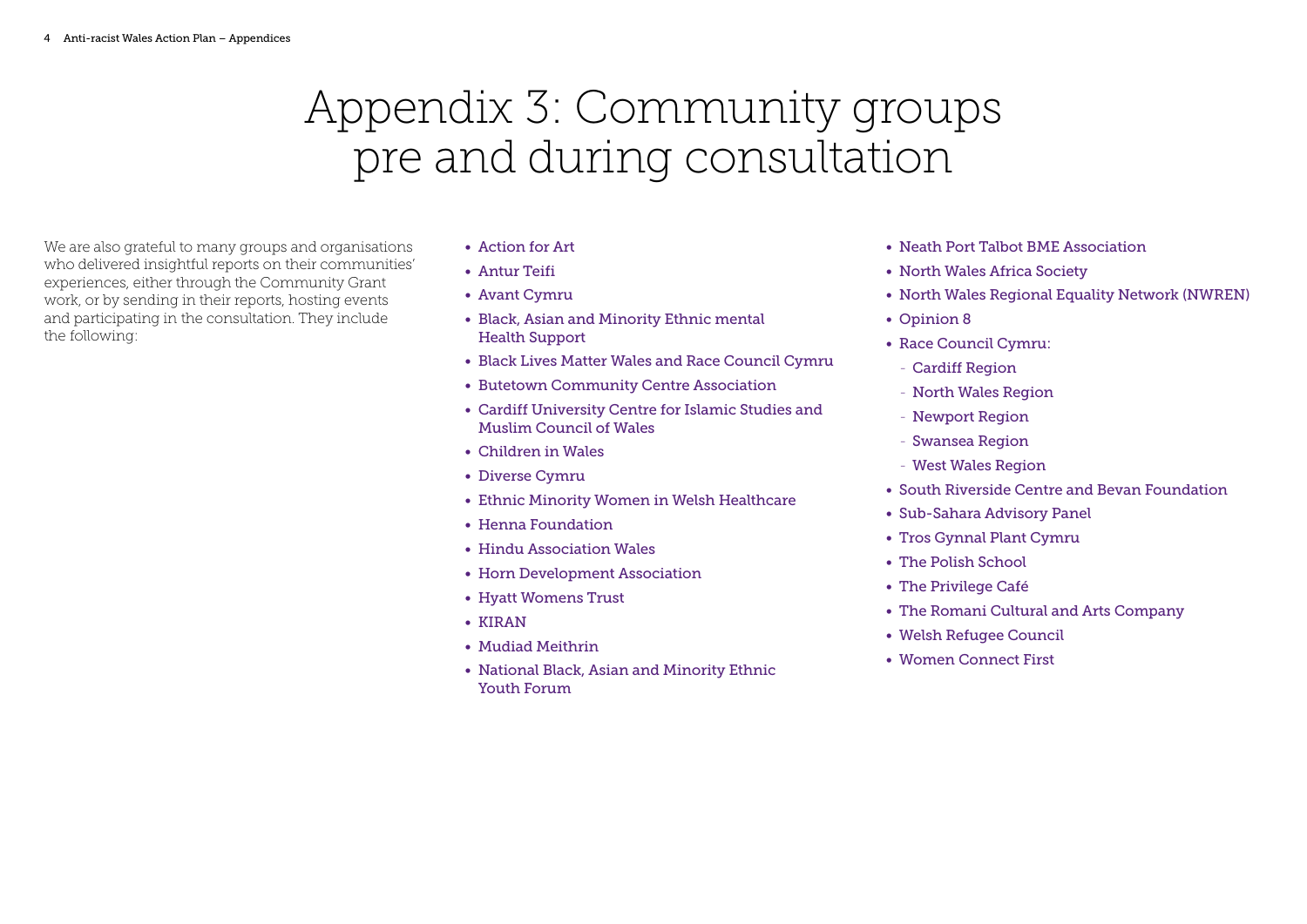# Appendix 4: Vision, Purpose and Values

#### Vision

#### An anti-racist Wales.



In our shaping of this work, amongst the main themes that emerged, anti-racism was key, and so central to this work. Other themes included the notions of equity, social justice and celebrating diversity in all its forms.

Contributors felt that they wanted to see a Wales where

there is a "shared understanding, and agreed actions" for tackling systemic and institutional racism, for example, the ways in which racism is and historically has been embedded in the working of organisations they encounter. The goal should be to "create equitable outcomes", which "celebrate differences and similarities among minority ethnic communities" where we are "united not divided by our differences".

We want to work "together, as white and ethnic minority people, to jointly make a different and better Wales".

#### Purpose

#### To collectively make a significant change to the lives of Black, Asian and Minority Ethnic people by tackling racism.

Those who were involved in shaping this work felt that the purpose of this work was thought to be to create "urgency and culture change that make public services publicly accountable" and "delivers on promised actions" to reduce inequalities in various areas of our duties and powers.

It was suggested that the Welsh Government and public services needed to "have difficult conversations without fear of retribution" so that we can achieve "the change we want to see". People felt that we will only do this by tackling systemic and institutional racism, by "speaking truth to power" and creating a "new legacy for anti-racism that includes equitable outcomes for our communities".

Additionally, there was a strong hope that we could create a "new legacy of public services that include leaders from the Black, Asian and Minority Ethnic communities who have been recognised for their potential, talent and unique contribution".

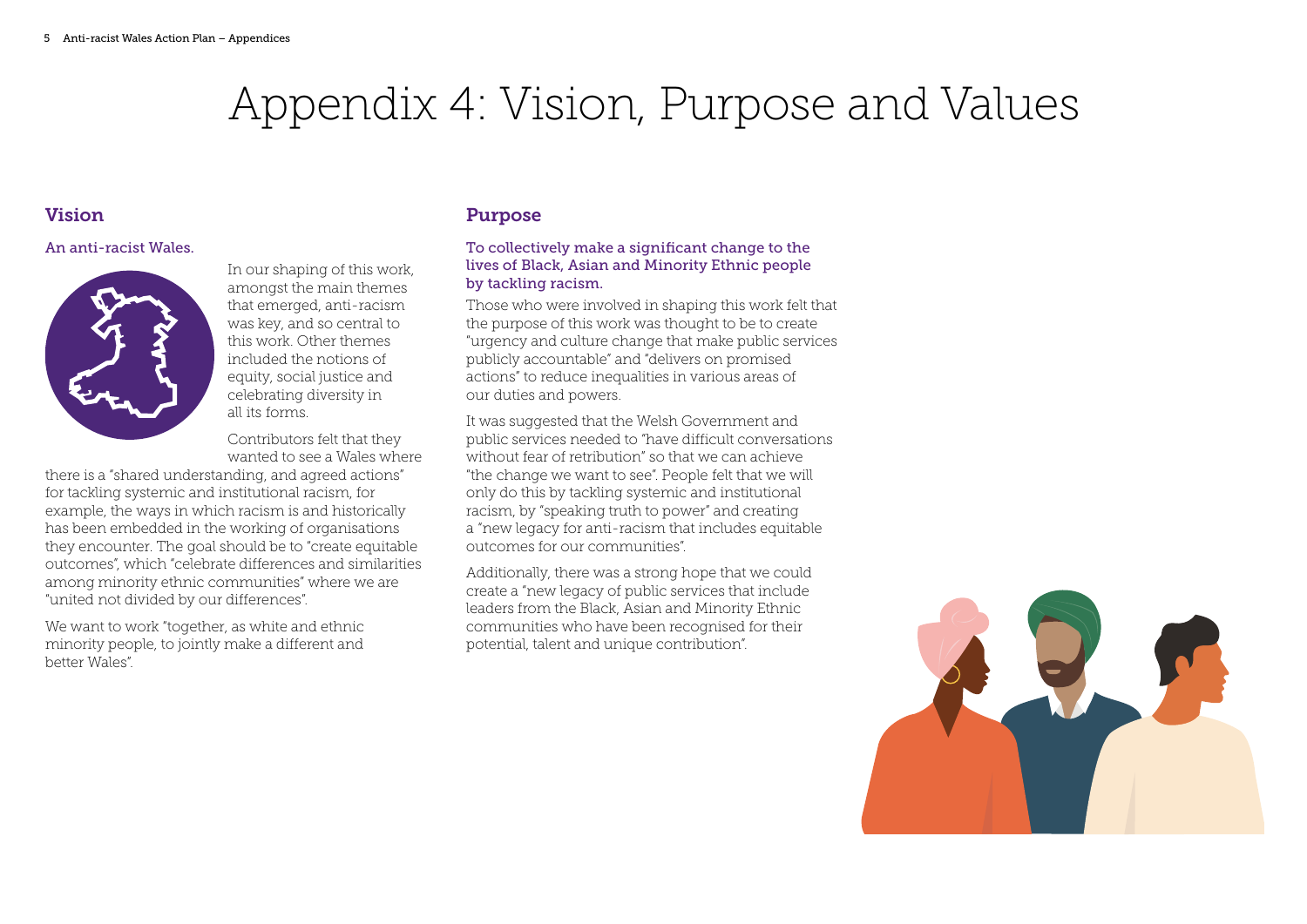#### Values

In the values below "We" refers to the participants and the Welsh Government together.



### Lived experiences

We believe that our lived experiences should Lived experiences<br>We believe that our lived experiences should<br>be "included" at the heart of all decision making in Wales. We have a right to be "heard and to sit at the top table" and hear decisions you make about us.

We believe that our "challenges from all the different groups, should be heard as helping you to do your jobs better", and "our history and oppression more acknowledged" while respecting "the emotional toll of sharing".

### Rights-Based

P Rights-Based<br>We believe that we are asking "only for our rights, as opposed to favours" in all you do. It is the responsibility of those in power to "serve justice", "enforce" and hold "to account" those responsible for services and decision making.

We believe that by 2030 we should all be seen as "Welsh", with "the problem of racism, which leaves trauma that "affects mental health for years no longer upon on our shoulders".

### Open and transparent

We believe that "we can walk the talk of equality". There should be no "in groups" and no "out groups", but instead a Wales where people are valued for their unique talents and lived experiences which, while different, are of equal worth. 3

We believe that "living in a place where you can be free to have challenging discussions and not fear repercussions of exclusion because of institutional racism, will emancipate us".

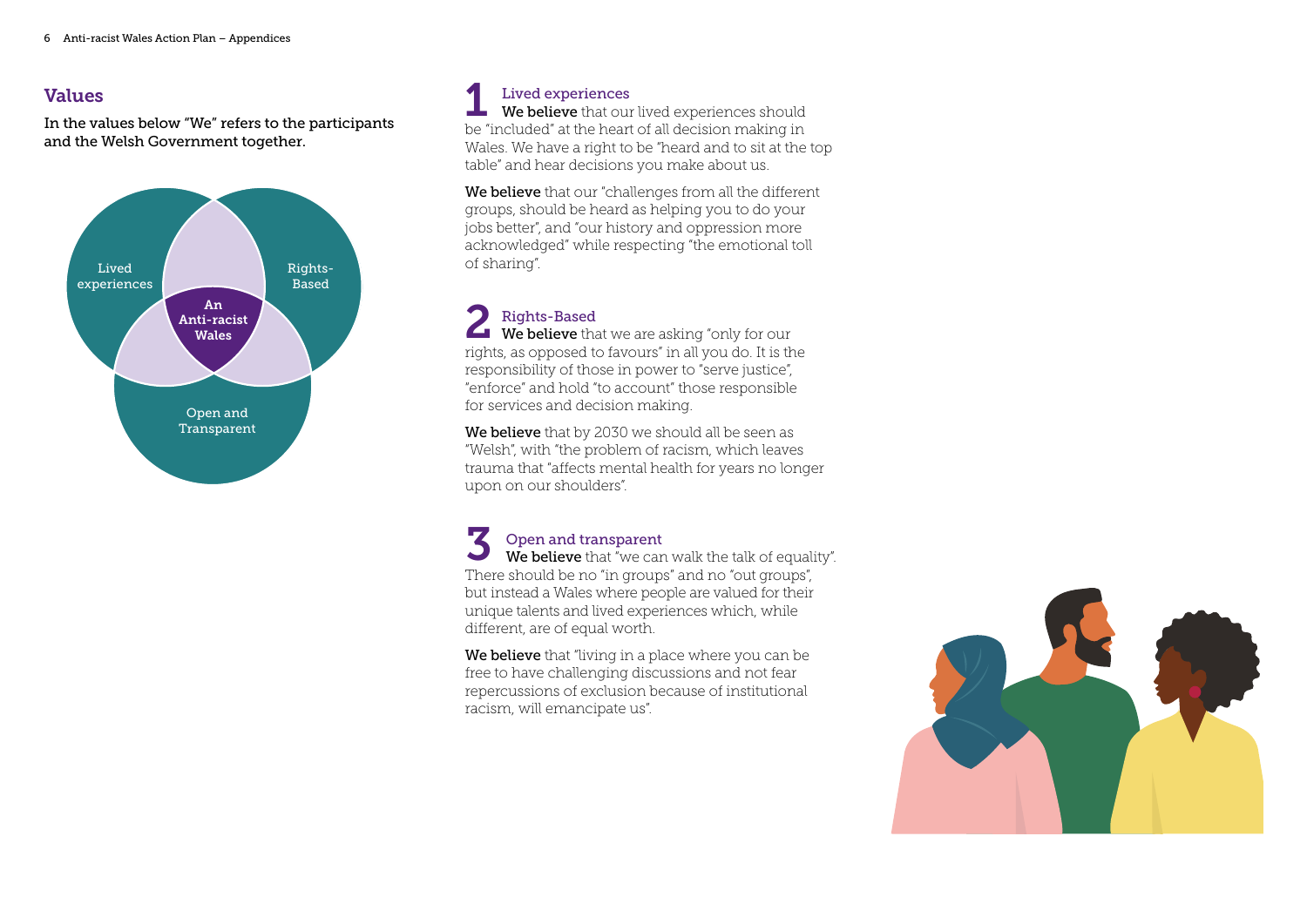### Appendix 5: Terms of reference External Accountability Group

#### **Background**

The Anti-racist Wales Plan sets out a co-designed and agreed vision, purpose and values which will underpin the work of the Accountability Group:

#### A Vision of:

"A Wales that is anti-racist."

#### Purpose:

"To collectively make a measurable difference to the lives of Black, Asian and Minority Ethnic people in Wales."

#### Values:

"To be open and transparent, to have lived experience at the heart of all it does and to be rights-based."

The development plan highlighted the issue of a lack of trust in all sectors for supporting and enabling race equality actions; and an 'implementation gap' where well-intentioned work and plans fail to deliver against stated ambitions.

For the Anti-racist Wales Plan to achieve its vision and purpose there will need to be constant work to secure and maintain trust with ethnic minority individuals, groups and communities and to ensure a sustained focus on implementation.

The Anti-racist Wales Plan Accountability Group (the Group) will work actively and in collaboration with the Internal Welsh Government Challenge and Support Group, the Race Disparity Evidence Unit, and with regional Race and other protected group fora. It will ensure compatibility and coherence with other Welsh Government equality strands and policy. Appendix 7 shows the role and remit of the Welsh Government's Internal Support and Challenge Group.

#### Purpose

The overarching purpose of the Accountability Group will be to ensure progress towards the purpose of the Plan by holding those responsible to account for what they do or don't deliver. The responsibility for ensuring implementation lies with those policy leads and wider sectors who are responsible for the actions.

The Group will also be a central point for the governance of all race-related work in the Welsh Government and ensures that work is joined up in both in the shaping and in the delivery phases. It will also scrutinise compliance with Equalities legislation. The Group will assess the extent to which progress is being made towards the vision and challenge, support (including co-design) and advise on any areas of anti-racism which they think need to be explored based on new challenges and successes as they emerge.

The remit of the Group will include:

- setting priorities for the Goals and Actions they consider important and urgent;
- receiving and scrutinising reports from the Internal Welsh Government Support and Challenge Group;
- requesting Ministerial attendance for specific agenda items;
- assessing, challenging and reporting on progress in achieving the vision by implementing the goals and actions in the Plan, ensuring progress is making a material difference to the lived experience of ethnic minority people in Wales;
- identifying key new policies needed and supporting any co-design of them;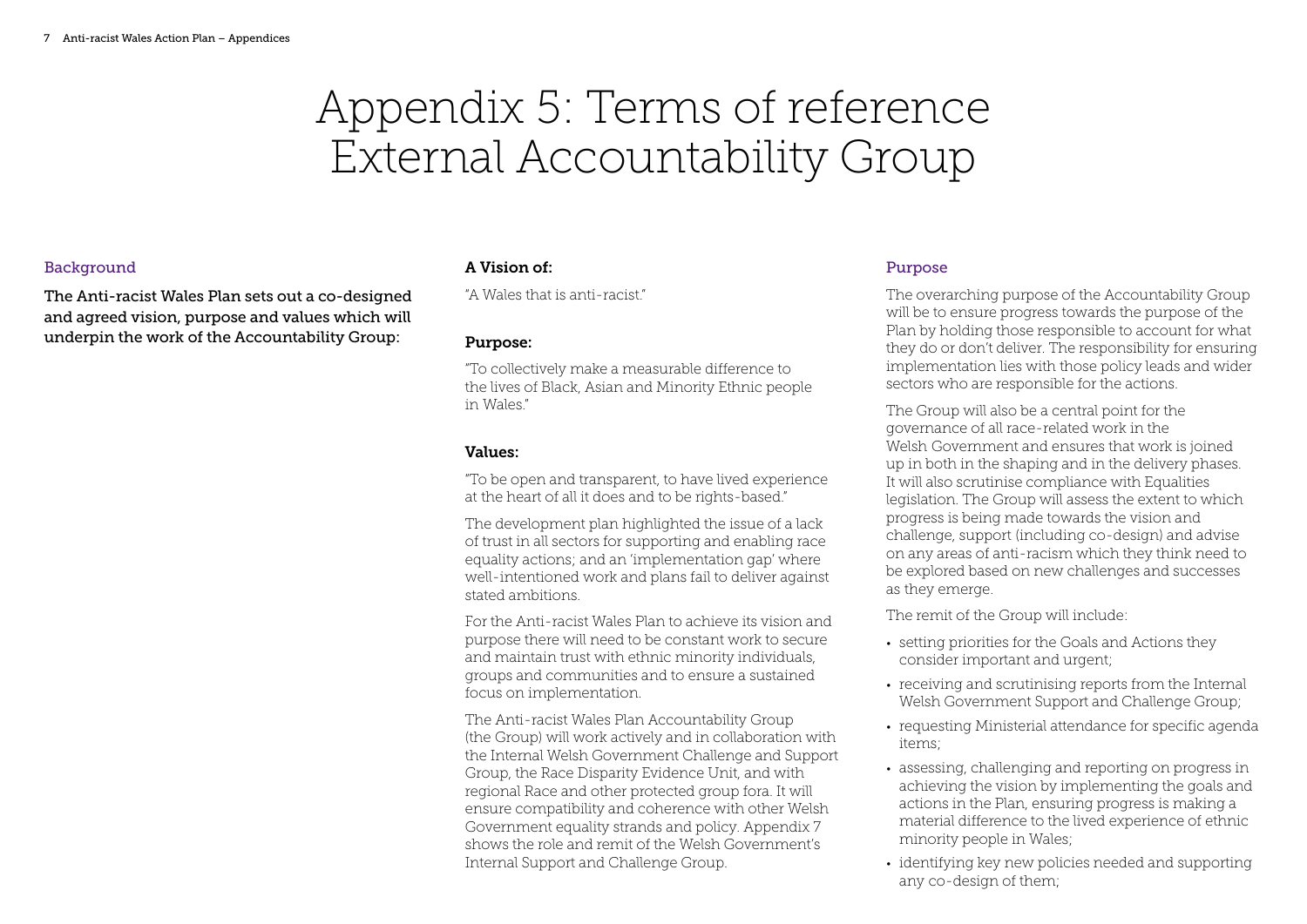- identifying and making recommendations on emerging themes and new actions to make progress to towards the vision and champion good practice;
- to play a key role and have influence in the development of the Race Disparity Evidence Unit work programme so that the group can respond to concerns about patterns of racism or where the desired change does not materialise when actions are implemented. This includes suggesting quantitative or qualitative data collection or analysis to fill gaps in the evidence base. These evidence based projects could be carried out or commissioned (for example, from Wales Centre for Public Policy) by the Unit to meet this remit;
- inviting organisations, including Commissioners, regulators, inspection and audit bodies to discuss issues in their areas of influence;
- making recommendations for using to their maximum impact, existing government levers and requesting the strengthening any Government levers it deems necessary to progress on anti-racism;
- convening Task and Finish groups as requested by Welsh Ministers or identified by themselves and in consultation with the Welsh Government;
- inviting, on an ad hoc basis, any expert the Group thinks will add value to give support, evidence or steer on a particular issue;
- ensuring an intersectional approach to all the policy work;
- annually publishing public statements of progress.

#### Resources for the Group

The Accountability Group will have an assigned amount of financial resources allocated to it annually to commission reports, research and other items as they deem necessary.

#### Ways of Working

The Group will have the values of the plan as a guiding principle for its ways of working. This will mean providing challenge with high support, ensuring that the lived experiences of ethnic minority people are always informing progress, that transparency and openness are observed and that the approach is rights-based rather than based on favour and so to be anti-racist.

One of the strong messages which emerged during the development of the Plan was that governance arrangements which oversee implementation should enable people to take action. Therefore, the Group will make recommendations on the levers and tools which should be used to drive change and focus attention and resources. Some levers like evidence can be pulled by the Accountability Group, and others can only be exercised by those responsible, for example, by the Welsh Government for remit letters, for grants conditions etc. As the implementation progresses, the need for further levers, either to be used by government or by the Accountability Group, will be discussed with Welsh Ministers.

In order to maintain a high level of dialogue to wider groups of ethnic minority and other stakeholders across Wales, the Group will ensure an active dialogue with the regional forums for Race and other protected groups.

The Group will be supported by the Race Disparity Evidence Unit, and where intersectionality is important the wider Equality, Race and Disability Evidence Units to provide quantitative and qualitative data. The latter will ensure and include lived experiences.

The Race Disparity Evidence Unit will also support the publication of an annual report on progress.

#### Membership

Co-Chairs: Prof. Ogbonna, Cardiff University and Andrew Goodall, Permanent Secretary.

#### 8 Diversity Representation

Appointments of the diversity representatives will be designed to reflect and invite representation by expression of interest, in an open and transparent way, of:

- 8 Diversity representatives of Black, Asian and Minority Ethnic groups, representing different parts of Wales and including:
	- women
	- future Generations
	- LGBTQ+ people
	- disabled people
	- young people
	- elders
	- refugees and Asylum Seekers
	- gypsy, Roma, Traveller communities.

We propose that the Diversity Representatives will be:

- people living and working (unless a young person or older person) in Wales
- have personal/direct experience of racism
- provide intersectional representation
- have experience of, or a willingness to, engage in a process of supporting policy and service improvement and providing constructive challenge.

They may not necessarily be members of organisations working on issues relating to race (although they could be and, if they are, we will need a balance of organisations represented) but will have some capacity/scope/means to locate their representation within wider communities in Wales (for example, not disconnected individuals).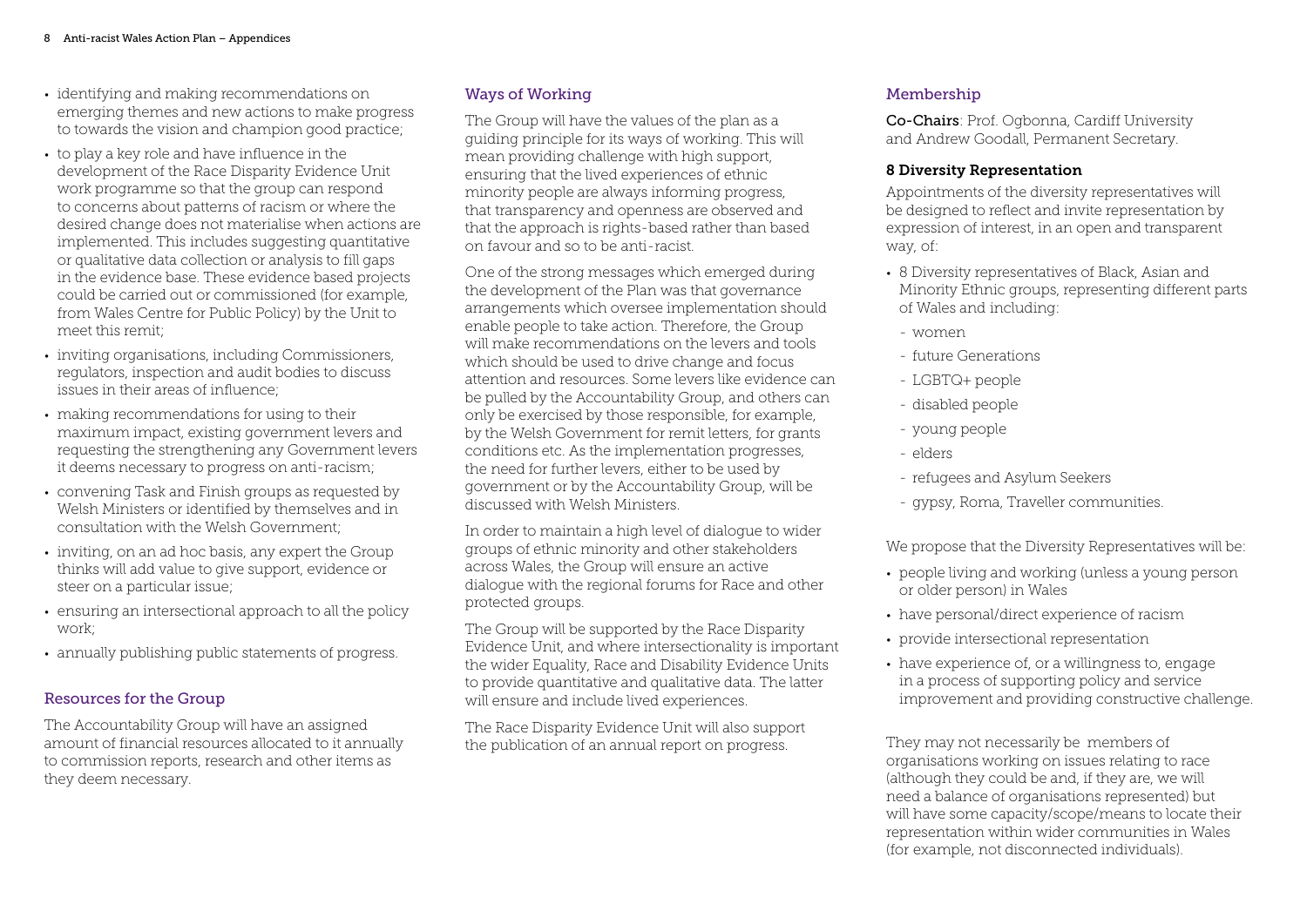As a group, the Diversity Representatives will be:

- varied in their backgrounds and experience;
- from varied organisations, should they work for one, to ensure a variety in the organisations represented.

Welsh Government can consider paying for them as long as there is a transparent process to appoint them.

#### 7 Experts by experience and expertise on anti-racism recruited:

Seven experts by lived experience with expertise in implementing anti-racist policies, linked to the areas of the Plan's focus of the implementation recruited via an open and transparent way for two years.

They will differ from the Diversity representatives in that they:

- might live or work outside Wales (although we would not want all of them to);
- have expertise in anti-racist practice in different contexts relevant to the implementation of the Plan;
- but as a group, still offer variety in experience, backgrounds and some intersectionality.

Again, the Welsh Government would seek the best route to securing payments for these individuals and again, recruit them in an open and transparent manner.

Representation (time limited until their work is concluded) from current work on anti-racism for the Welsh Government:

- Prof Charlotte Williams.
- Gaynor Legall.

Representation invited from:

- Equality and Human Rights Commission;
- WLGA;
- Wales TUC;
- WCVA;
- Welsh Government Minority Ethnic Staff Network (MESN).

#### Policy co-designer/advisors:

- Head of the Anti-racist Wales Implementation Team.
- Director for Communities and Tackling Poverty.
- Senior Policy Lead for Equalities in the Welsh Government (is Board member).
- Chief Nursing Officer for Wales.

#### Policy leads responsible for implementation:

Policy leads should attend as observers but can participate when the discussion relates to their policy areas.

Welsh Ministers will be invited to the Accountability Group on an ad hoc basis to provide an opportunity to share progress updates and plans within their Ministries to achieve an anti-racist Wales.

Twice a year the First Minister (or Minister this is delegated to) will be invited to receive an update on progress, successes and areas for further focus as seen by the Accountability Group.

Relevant Commissioners, Regulators, Audit and Inspection bodies will be invited to attend at least once.

#### Secretariat

A senior member of the Anti-racist Wales Implementation team will liaise with the co-Chairs regularly and secretariat will be provided by the Welsh Government but agenda items will be determined and led by members and the co-Chairs.

#### Frequency of Meetings

The Group will meet every two months.

#### Reporting and Escalation

The Group will agree an Annual Progress Report, and timing for it will be agreed at their first meeting. The External Chair will also meet with the First Minister and with the Minister for Social Justice twice a year to raise any discussion the First Minister or the Minister for Social Justice deems appropriate.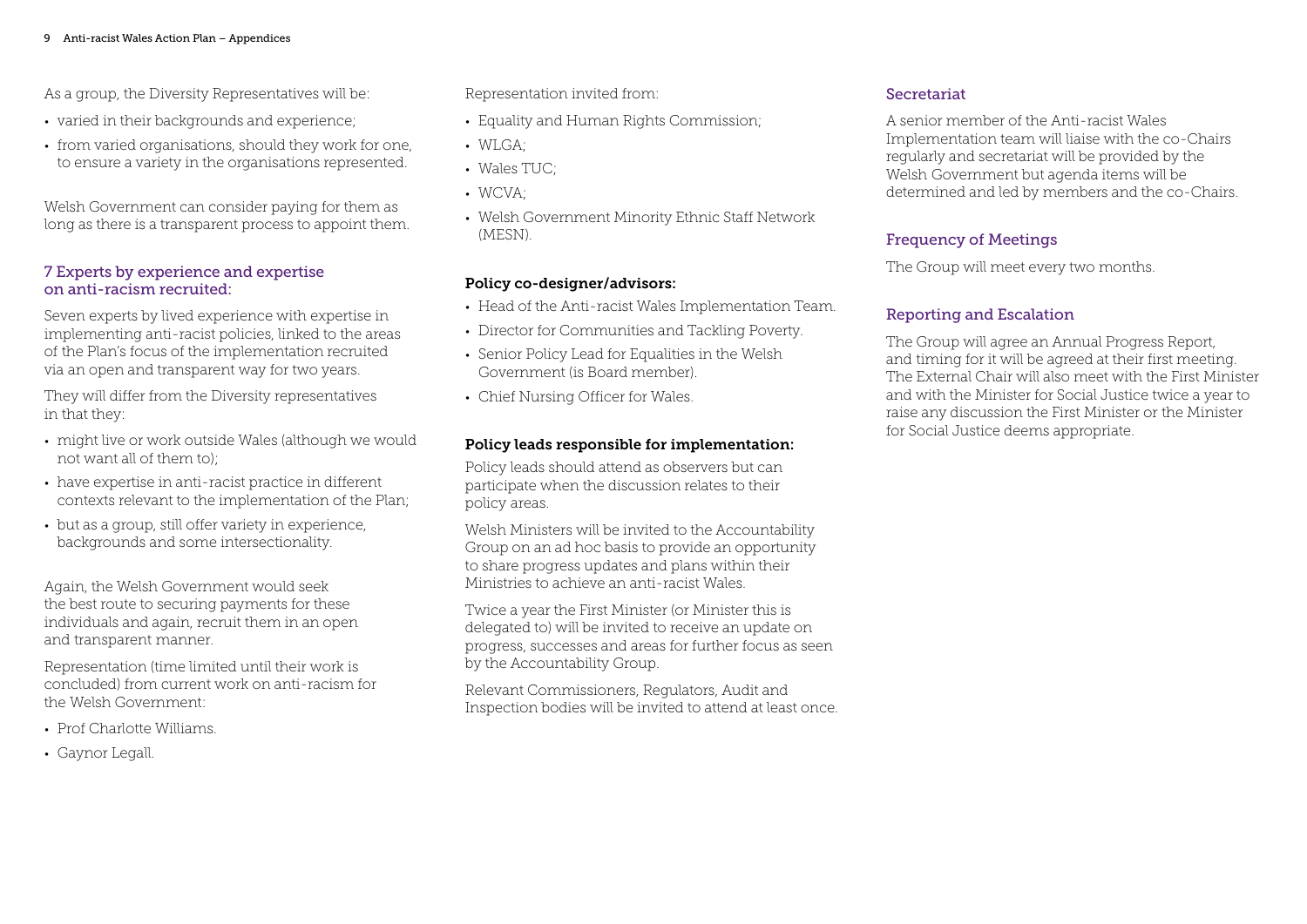# Appendix 6: Terms of reference Internal Support and Challenge Group

#### **Background**

The Anti-racist Wales Plan sets out a co-designed and agreed vision, purpose and values which will underpin the Internal Support and Challenge Group:

#### A Vision of:

"A Wales that is anti-racist."

#### Purpose:

"To collectively make a measurable difference to the lives of Black, Asian and Minority Ethnic people in Wales."

#### Values:

"To be open and transparent, to have lived experience at the heart of all it does and to be rights-based."

The development plan highlighted the issue of a lack of trust in all sectors for supporting and enabling race equality actions; and an 'implementation gap' where well-intentioned work and plans fail to deliver against stated ambitions. For the Anti-racist Wales Plan to achieve its vision and purpose there will need to be constant work to secure and maintain trust with ethnic minority individuals, groups and communities and to ensure a sustained focus on implementation.

The Welsh Government Anti-racist Wales Plan Internal Challenge and Support Group ("the Group") will work actively and in collaboration with the Accountability Group, the Race Disparity Evidence Unit and other internal stakeholders, and with regional race and other protected group fora. It will ensure compatibility and coherence with other Welsh Government equality strands and policy. See appendix 5 for the role and remit of the Welsh Government's Accountability Group.

#### Purpose

The overarching purpose of the Group will be to ensure timely delivery and progress towards the purpose of the Plan for those actions that lie within the control or influence of the Welsh Government, including through funding.

The Group will also be a central point for the governance of all race-related work in the Welsh Government and ensure that work is joined up in both in the shaping and in the delivery phases. It will also ensure work done is in compliance with Equalities legislation. The Group will present to the Accountability Group, the extent to which progress is being made on actions that the Welsh Government has committed to and propose to the Accountability Group, new and emerging priorities.

The remit of the Group will include:

- preparing reports outlining progress for policy/ impact areas tor the Accountability Group;
- supporting Ministers in their reports to the Accountability Group and keeping them updated on progress;
- building capacity and capability in anti-racist practice within the Group and disseminating that within the Welsh Government;
- challenging and supporting colleagues to increase the impact of the Plan and to support joined up working;
- sharing good practice and challenges with the Group;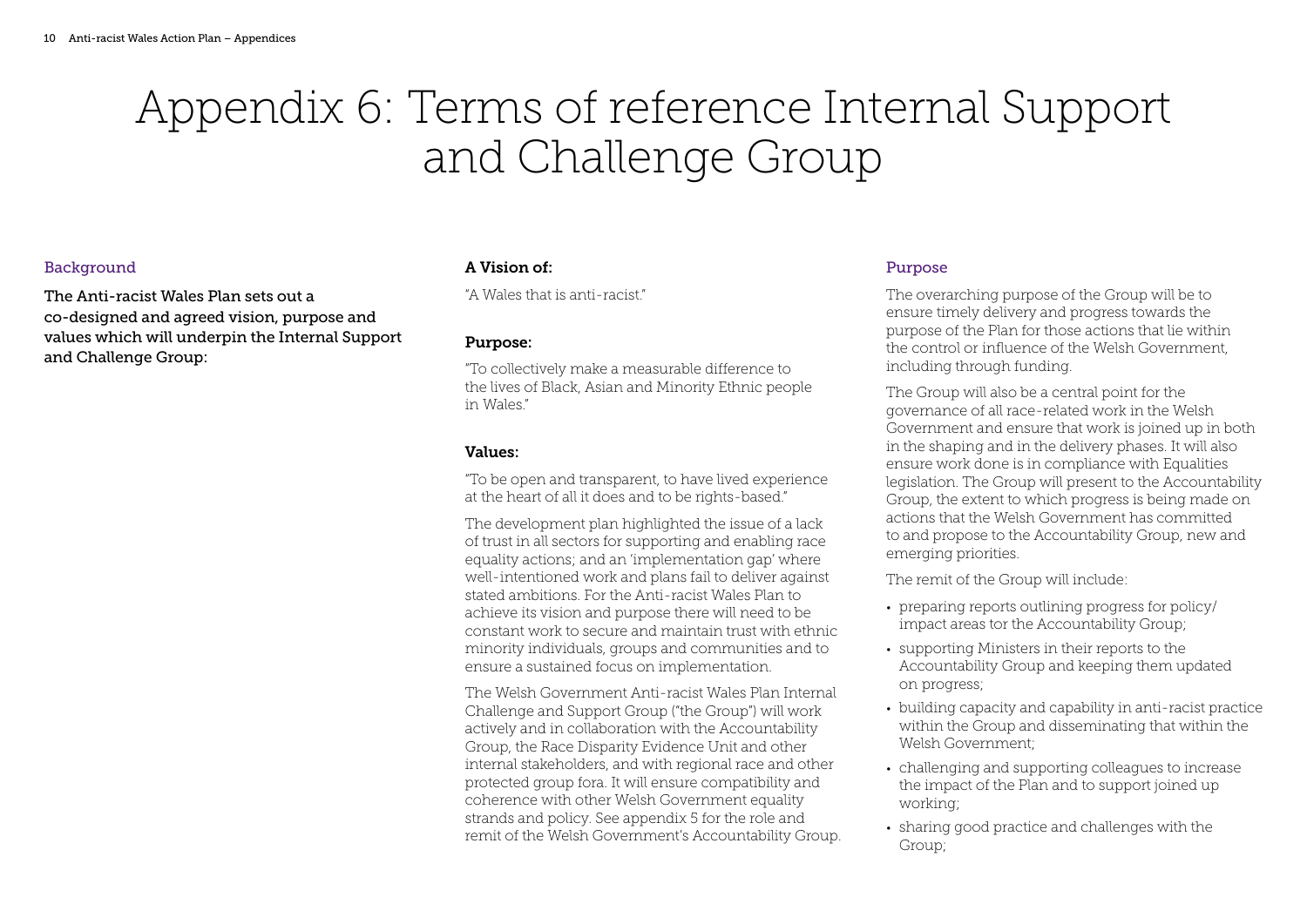- Engaging in cross-cutting issues identified in the Plan and wider;
- identifying key new policies needed and supporting any co-design of them:
- inviting organisations, including Commissioners, regulators, inspection and audit bodies to discuss issues in their areas of influence;
- supporting Task and Finish Groups established by the Accountability Group as and when requested by Welsh Ministers;
- ensuring an intersectional approach to all the policy work.

#### Ways of Working

The Internal Support and Challenge Group and the Accountability Group should complement and support each other, guided by the values of the Plan. This will mean providing challenge with high support, ensuring that the lived experiences of ethnic minority people are always informing progress, that transparency and openness are observed and that the approach is rights based and anti-racist.

The Group will ensure an active dialogue wider groups of ethnic minority and other stakeholders across Wales.

The Group will be supported by the Race Disparity Evidence Unit, and where needed by the Equality Evidence Unit to provide quantitative and qualitative data.

#### Membership

- Chair: Director, Communities and Tackling Poverty.
- Deputy Director, Communities Division.
- Head of the Anti-racist Wales Implementation Team.
- Head of Race, Faith and Gypsy, Traveller Policy.
- Head of Race Disparity Evidence Unit.
- Head of Community Cohesion.
- Representative from KAS.
- Policy Leads leading on respective policy areas:
- Health
- Mental Health
- Social Care
- Education (Schools)
- Education (Comms)
- Education (HE)
- Education (FE)
- Education (Adult Learning and ESOL)
- Employability & Skills
- Apprenticeships
- Welsh Government HR
- Public Appointments
- Local Government
- Culture, Heritage & Sport
- Social Partnership & Fair Work
- Entrepreneurship (& Business)
- Housing and Accommodation
- Crime & Justice
- Environment
- Welsh Language
- Childcare, Play and Early Years
- Child Care Inspection
- Climate Change
- Rural Affairs
- Children and Families.

Others may be added as they develop their action plans.

#### 7 Experts by experience and expertise on anti-racism recruited:

Seven experts by lived experience with expertise in implementing anti-racist policies, linked to the areas of the Plan's focus of the implementation recruited via an open and transparent way for 2 years.

They will be remunerated and we will recruit them in an open and transparent manner. The 7 experts will also sit on the Accountability Group.

#### Secretariat

A member of the Anti-racist Wales Implementation Team will liaise with the Chair regularly and secretariat will be provided by the Implementation Team. Agenda items will be determined and led by members and the Chair and it is anticipated the agenda will be determined in close liaison with the Accountability Group.

#### Frequency of Meetings

The Group will meet every month.

#### Reporting

The Group will report to the Permanent Secretary or nominated deputy.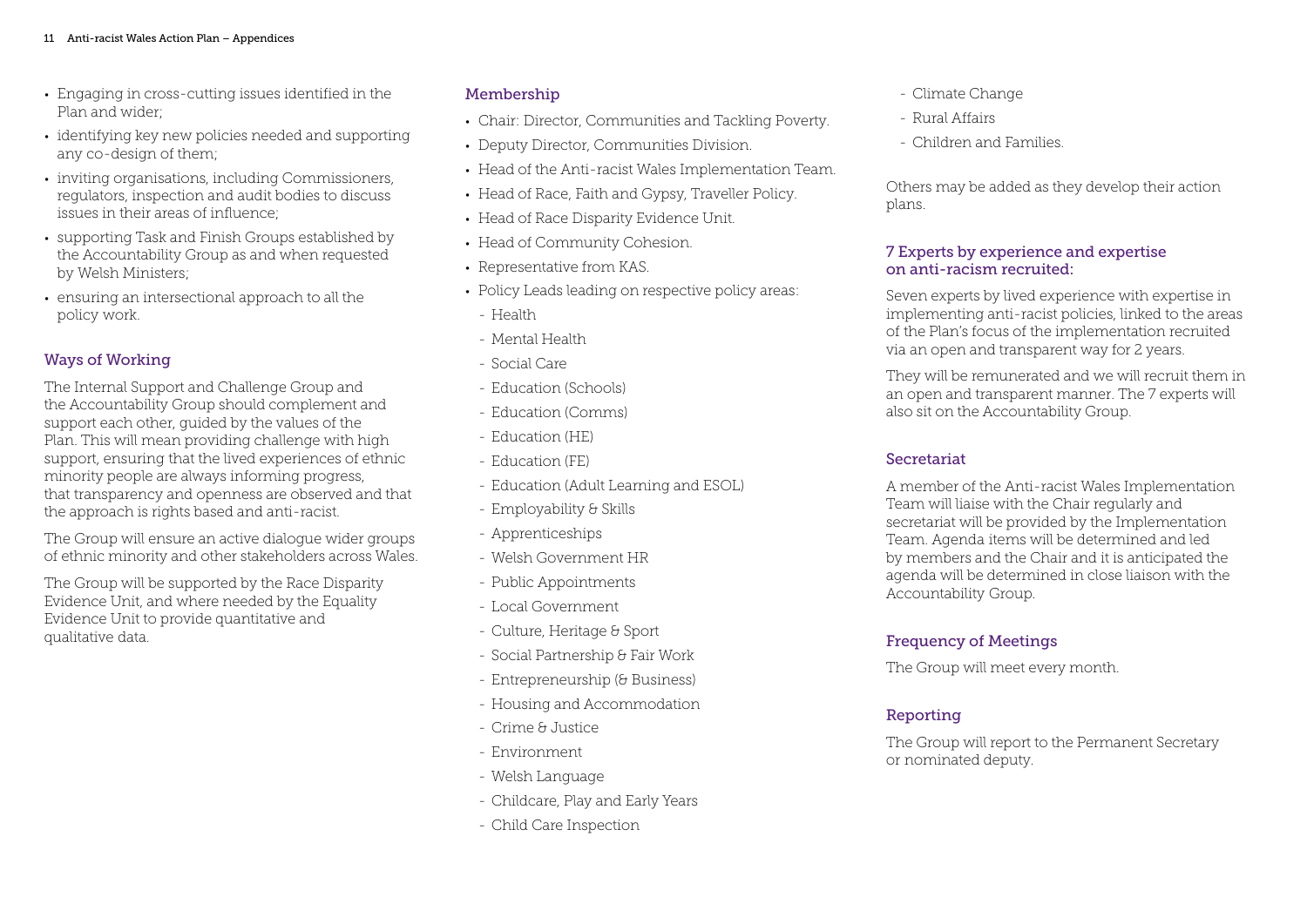# Appendix 7: References

- [Black, Asian and minority ethnic advisory group report](https://gov.wales/black-asian-and-minority-ethnic-advisory-group).
- [Chief Medical Officer for Wales's special edition annual report 2019 to 2020: protecting our health](https://gov.wales/chief-medical-officer-waless-special-edition-annual-report-2019-2020-protecting-our-health).
- [Commissioner for Public Appointments \(2019\). Annual Report 2018 to 2019](https://39h2q54dv7u74bwyae2bp396-wpengine.netdna-ssl.com/wp-content/uploads/2019/10/2018-19-OCPA-Annual-Report.pdf).
- [Commissioner for Public Appointments \(2020\). Annual Report 2019 to 2020](https://39h2q54dv7u74bwyae2bp396-wpengine.netdna-ssl.com/wp-content/uploads/2021/01/OCPA-19-20-Annual-report-final-26-11-2020.pdf).
- [Commissioner for Public Appointments \(2021\). Annual Report 2020 to 2021](https://39h2q54dv7u74bwyae2bp396-wpengine.netdna-ssl.com/wp-content/uploads/2021/10/OCPA-20-21-Annual-Report.pdf).
- [Community engagement analysis](https://gov.wales/sites/default/files/consultations/2021-03/community-engagement-analysis-march-2021.pdf).
- [Crenshaw K \(1989\). Demarginalizing the Intersection of Race and Sex: A Black Feminist Critique of Antidiscrimination Doctrine, Feminist Theory and Antiracist Politics,](https://chicagounbound.uchicago.edu/uclf/vol1989/iss1/8/)  [University of Chicago Legal Forum: Vol. 1989: Iss. 1, Article 8](https://chicagounbound.uchicago.edu/uclf/vol1989/iss1/8/).
- [Black, Asian and Minority Ethnic Communities, Contributions and Cynefin in the New Curriculum Working Group: final report](https://gov.wales/final-report-black-asian-and-minority-ethnic-communities-contributions-and-cynefin-new-curriculum).
- [The Slave Trade and the British Empire: an audit of commemoration in Wales](https://gov.wales/slave-trade-and-british-empire-audit-commemoration-wales).
- [Department for Education \(2021\). Survey of Childcare and Early Year Providers: Main Summary, England, 2021](https://assets.publishing.service.gov.uk/government/uploads/system/uploads/attachment_data/file/1039675/Main_summary_survey_of_childcare_and_early_years_providers_2021.pdf).
- [Draper ES, Gallimore ID, Smith LK, Fenton AC, Kurinczuk JJ, Smith PW, Boby T, Manktelow BN, on behalf of the MBRRACE-UK Collaboration \(2021\). MBRRACE-UK Perinatal](https://www.npeu.ox.ac.uk/assets/downloads/mbrrace-uk/reports/perinatal-surveillance-report-2019/MBRRACE-UK_Perinatal_Surveillance_Report_2019_-_Final_v2.pdf)  [Mortality Surveillance Report, UK Perinatal Deaths for Births from January to December 2019](https://www.npeu.ox.ac.uk/assets/downloads/mbrrace-uk/reports/perinatal-surveillance-report-2019/MBRRACE-UK_Perinatal_Surveillance_Report_2019_-_Final_v2.pdf).
- [Education Workforce Council \(2021\). Education workforce statistics](https://www.ewc.wales/site/index.php/en/research-and-statistics/workforce-statistics.html#annual-education-workforce-statistics).
- [Ethnicity Facts and Figures \(2020a\). Arrests. UK Government](https://www.ethnicity-facts-figures.service.gov.uk/crime-justice-and-the-law/policing/number-of-arrests/latest).
- [Ethnicity Facts and Figures \(2020b\). Leadership of small and medium enterprises](https://www.ethnicity-facts-figures.service.gov.uk/workforce-and-business/business/leadership-of-small-and-medium-enterprises/latest#by-ethnicity-and-area-smes-with-employees).
- [Ethnicity Facts and Figures \(2021\). Stop and search. UK Government](https://www.ethnicity-facts-figures.service.gov.uk/crime-justice-and-the-law/policing/stop-and-search/latest#by-ethnicity-and-area).
- [Ethnicity Facts and Figures \(2022\). Adult social care long term support. UK Government](https://www.ethnicity-facts-figures.service.gov.uk/health/social-care/adult-social-care-long-term-support/latest#data-sources).
- [Equality and Human Rights Commission \(2018\). Is Wales Fairer? The state of equality and human rights 2018](https://www.equalityhumanrights.com/sites/default/files/is-britain-fairer-2018-is-wales-fairer.pdf).
- [Equality and Human Rights Commission \(2019\). Tackling racial harassment: Universities challenged](https://www.equalityhumanrights.com/sites/default/files/tackling-racial-harassment-universities-challenged.pdf).
- [EYST \(2019\). Experiences of Belonging and Living in Wales: Findings from the All Wales Survey for Ethnic Minority People, 2018](https://eyst.org.uk/assets/all-wales-survey-for-ethnic-minority-people-final.pdf).
- [House of Commons Library \(2021\). Ethnic diversity in politics and public life](https://researchbriefings.files.parliament.uk/documents/SN01156/SN01156.pdf).
- [How many people do we grant asylum or protection to?](https://www.gov.uk/government/statistics/immigration-statistics-year-ending-december-2021/how-many-people-do-we-grant-asylum-or-protection-to)
- [How many people do we grant asylum or protection to?](https://www.gov.uk/government/statistics/immigration-statistics-year-ending-december-2021/how-many-people-do-we-grant-asylum-or-protection-to)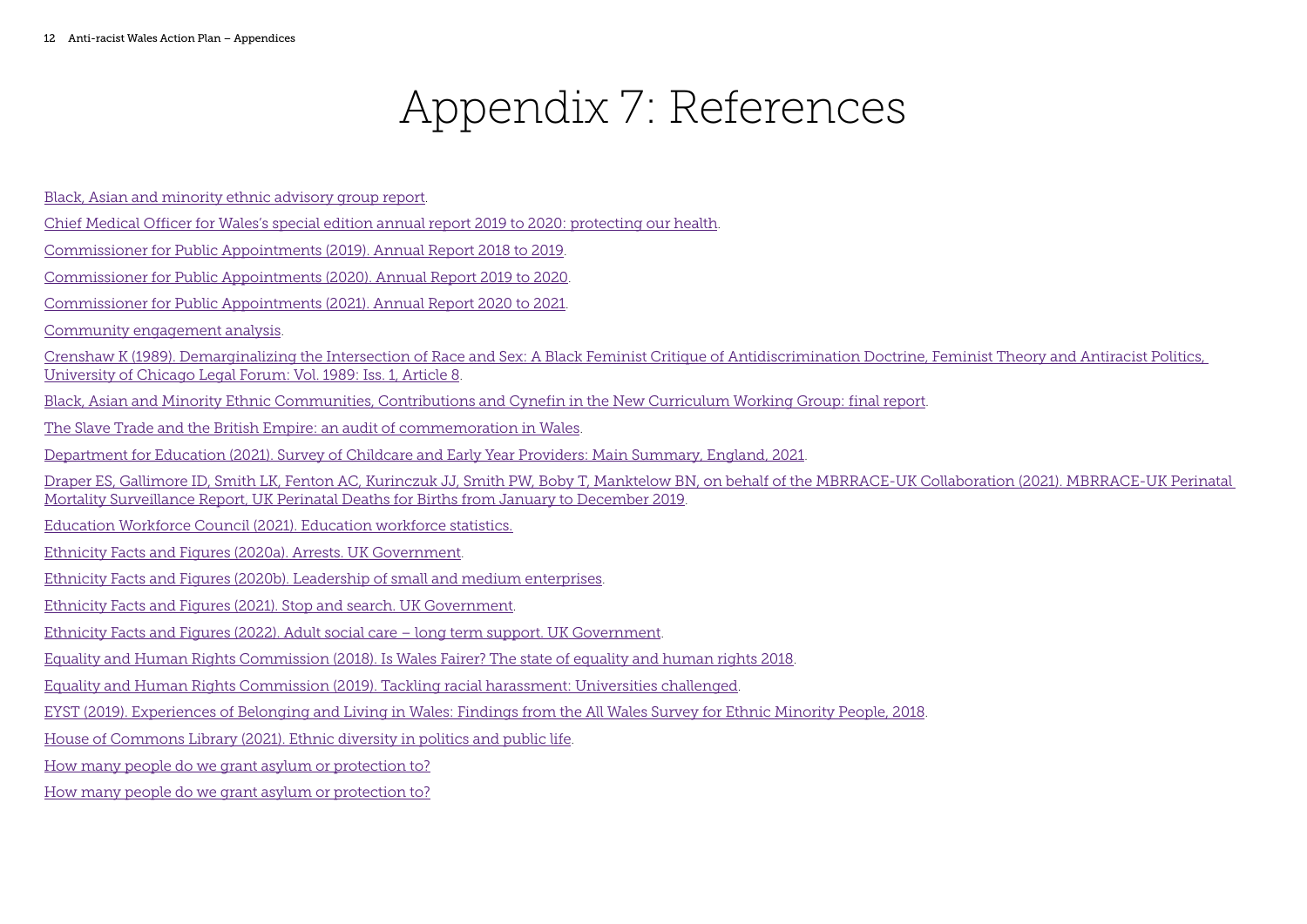| Knight M, Bunch K, Tuffnell D, Patel R, Shakespeare J, Kotnis R, Kenyon S, Kurinczuk JJ (Eds.) on behalf of MBRRACE-UK (2021). Saving Lives, Improving Mothers' Care - Lessons<br>learned to inform maternity care from the UK and Ireland Confidential Enguiries into Maternal Deaths and Morbidity 2017-19. |
|---------------------------------------------------------------------------------------------------------------------------------------------------------------------------------------------------------------------------------------------------------------------------------------------------------------|
| Macpherson (1999). The Stephen Lawrence Enquiry.                                                                                                                                                                                                                                                              |
| ONS (2020a). Deaths involving the coronavirus (COVID-19) among health and social care workers in England and Wales, deaths registered between 9 March and 12 October 2020.                                                                                                                                    |
| ONS (2020b). Ethnicity pay gaps: 2019.                                                                                                                                                                                                                                                                        |
| ONS (2021). Coronavirus (COVID-19) related deaths by occupation, England and Wales: deaths registered between 9 March and 28 December 2020.                                                                                                                                                                   |
| Runnymede (2017). Minority Report: Race and Class in post-Brexit Britain.                                                                                                                                                                                                                                     |
| Show racism the red card (2020). Racism in Wales? Exploring prejudice in the Welsh education system.                                                                                                                                                                                                          |
| Sport Wales (2018). School Sport Survey 2018 State of the Nation.                                                                                                                                                                                                                                             |
| StatsWales (2021). Children looked after at 31 March by local authority and ethnicity.                                                                                                                                                                                                                        |
| StatsWales (2022a). Apprenticeship learning programmes started by quarter, year and ethnicity.                                                                                                                                                                                                                |
| StatsWales (2022b). Ethnicity by year and ethnic group.                                                                                                                                                                                                                                                       |
| StatsWales (2022c). Summary of economic activity in Wales by year and ethnicity.                                                                                                                                                                                                                              |
| Stonewall                                                                                                                                                                                                                                                                                                     |
| The Traveller Movement (2017). The pervasive discrimination and prejudice experienced by Gypsy, Roma and Traveller communities.                                                                                                                                                                               |
| UCL (2020). BAME millennials at greater risk of being in unstable employment.                                                                                                                                                                                                                                 |
| Welsh Government (2018). Local Government Candidates Survey: 2017.                                                                                                                                                                                                                                            |
| Welsh Government (2020a). Analysis of protected characteristics by area deprivation: 2017 to 2019.                                                                                                                                                                                                            |
| Welsh Government (2020b). Coronavirus (COVID-19) and the Black, Asian and Minority Ethnic (BAME) population in Wales.                                                                                                                                                                                         |
| Welsh Government (2021a). Qualitative study of beliefs, behaviours and barriers affecting parental decisions regarding childcare and early education.                                                                                                                                                         |
| Welsh Government (2021b). Permanent and fixed-term exclusions from schools: September 2019 to August 2020.                                                                                                                                                                                                    |
| Welsh Government (2021c). Relative income poverty: April 2019 to March 2020.                                                                                                                                                                                                                                  |
| Welsh Government (2021d). Schools' census results: April 2021.                                                                                                                                                                                                                                                |
| Welsh Government (2021e). Workforce equality, diversity and inclusion strategy: 2021 to 2026.                                                                                                                                                                                                                 |
| Welsh Government (2022a). National Survey for Wales.                                                                                                                                                                                                                                                          |
| Welsh Government (2022b). Outcomes for learners in post-16 education affected by the coronavirus (COVID-19) pandemic: August 2020 to July 2021.                                                                                                                                                               |
| WCPP report.                                                                                                                                                                                                                                                                                                  |
| Lammy (2017). The Lammy Review: An independent review into the treatment of, and outcomes for, Black, Asian and Minority Ethnic individuals in the Criminal Justice System                                                                                                                                    |